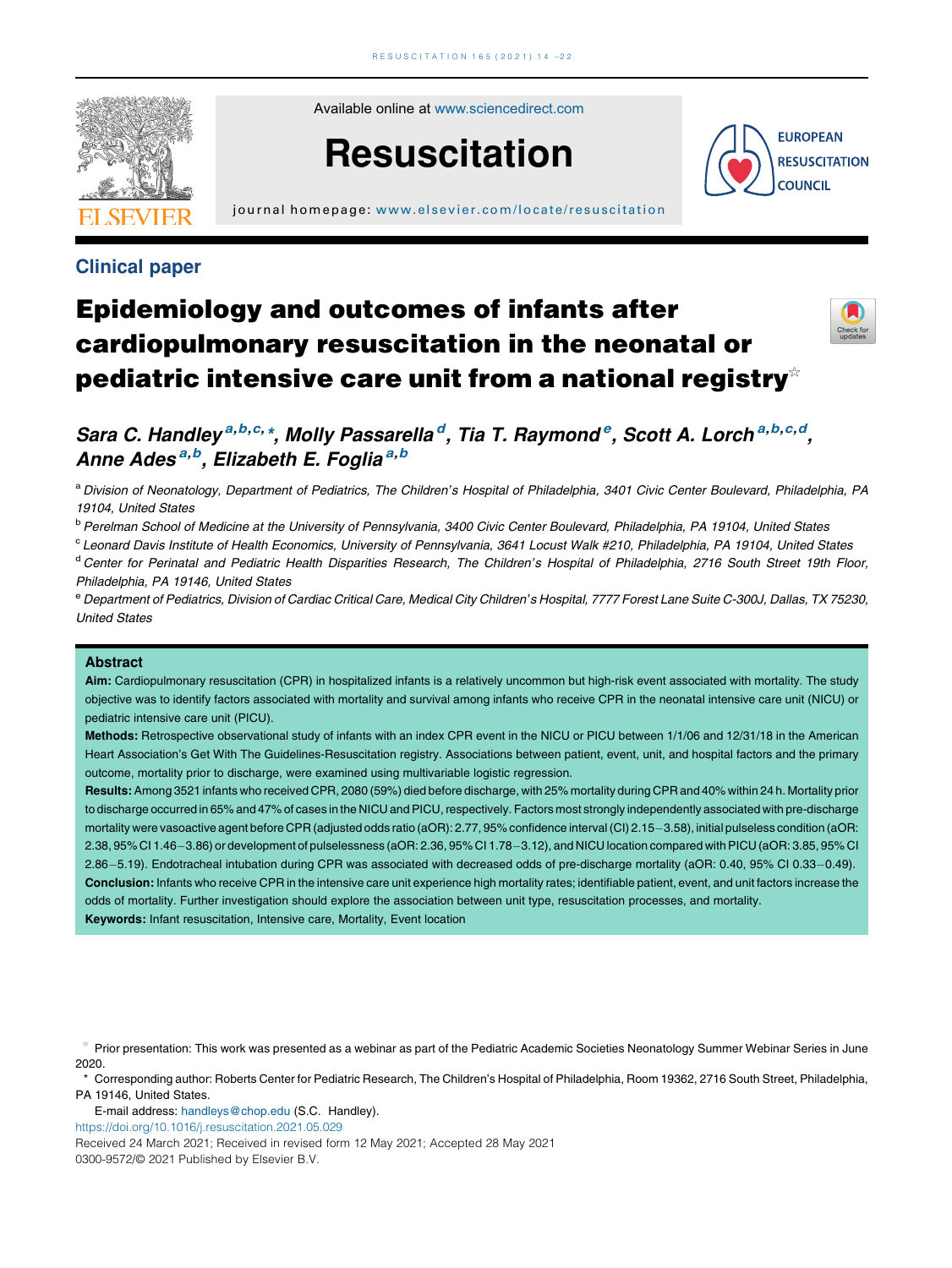#### Introduction

Cardiopulmonary resuscitation (CPR) in hospitalized neonates and infants is relatively uncommon, with published rates of 0.25%  $-3\%$ <sup>1-4</sup> Reported [in-hospital](#page-8-0) mortality rates after CPR range from 39% to 80%.<sup>1–4</sup> Much of the literature [regarding](#page-8-0) infants and CPR focus on either very low birth weight infants or delivery room  $CPR.^{5-7}$  [Published](#page-8-0) reports of CPR among infants in the neonatal intensive care unit (NICU) are primarily single center studies with limited generalizability.<sup>1,2,4</sup> [Available](#page-8-0) studies contain limited CPR event details and could not identify associations with resuscitation interventions and outcomes.<sup>[3](#page-8-0)</sup> Furthermore, few studies have evaluated infants separately from older pediatric patients, despite data showing newborns and infants have better survival rates after CPR in the intensive care setting. $8$ 

Infants receive intensive care in a variety of hospital types and settings. These include perinatal hospitals, in which infants are often born, and children's hospitals, where both NICUs and pediatric intensive care units (PICUs) can provide infant intensive care. As an increasing number of extremely preterm infants with prematurityassociated comorbidities survive, surgical techniques evolve, and the scope of neonatal intensive care shifts, the case mix of infants in the NICU and hospitals is changing.<sup>[9](#page-8-0)</sup> Additionally, infants represent  $15-50\%$  of all patients admitted to children's hospitals.<sup>[10](#page-8-0)</sup> Hospital case mix, variation in the proportion of infants receiving care in a hospital, infant age, admission diagnosis, and intensive care unit census, may influence the admitting unit (NICU vs PICU) location for sick infants. To date, most studies of infants receiving CPR in the intensive care setting have focused exclusively on infants in either the NICU or  $PICU$ .<sup>[8](#page-8-0)</sup> More generalizable studies in the infant population are needed to identify patient, event, unit, and hospital factors associated with CPR outcomes among infants receiving intensive care across units.

We obtained data from the American Heart Association's Get With The Guidelines-Resuscitation (GWTG-R) registry to address this topic. We designed this study using Donabedian's model, a foundational and widely used framework for evaluating the quality of medical care.<sup>[11](#page-8-0)</sup> This model separates variables into the triad of structure (the setting where care takes place, e.g. unit and hospital), process (the components of care delivered, e.g. CPR event interventions), and outcome. $11$  The study objective was to identify patient, event, unit, and hospital factors associated with the primary outcome of mortality prior to hospital discharge after in-unit CPR among non-cardiac infants.<sup>[11](#page-8-0)</sup> Secondary study outcomes were CPR event mortality and mortality within 24 h of CPR.

#### Methods

#### Data source

The GWTG-R registry is a prospective, quality improvement registry of in-hospital cardiac arrest and resuscitation data from North American hospitals. Trained data abstractors identify all institutional cases and extract data from cardiac arrest flow sheets, hospital paging systems, routine code cart checks, pharmacy records, and hospital billing charges[.12](#page-8-0) Data are checked via periodic reabstraction, by reexamining randomly selected event records and corresponding data-sheets.<sup>[13](#page-8-0)</sup> The registry employs Utstein-style templates for cardiac arrest with standardized reporting guidelines for patient variables and outcomes to facilitate consistent reporting across sites.<sup>14,15</sup> [Hospitals](#page-8-0) submit data through an online, interactive case report form and Patient Management Tool™ (IQVIA, Parsippany, New Jersey), in accordance with the Health Insurance Portability and Accountability Act. Hospitallevel data were obtained from the American Hospital Association Annual Hospital Survey administered in 2018, which were merged with the GWTG-R prior to receipt by the study team.<sup>[16](#page-8-0)</sup>

#### Study design and population

This is a retrospective cohort study of infants  $(<$ 365 days old) with CPR events between January 1st, 2006 and December 31st, 2018 captured in the GWTG-R registry. Infants were included if they had a CPR event >1 min in duration occurring in the NICU or PICU. For infants with multiple CPR events, only the index event was analyzed. Infants with congenital heart disease were excluded as their outcomes differ from those without congenital heart disease.<sup>[17](#page-8-0)</sup> CPR occurring in the delivery room and infants without hospital-level data were excluded. The study period was chosen based on the availability of pediatric resuscitation data and ascertainment of the primary outcome, mortality prior to hospital discharge.

#### Study variables and outcomes

As per the GWTG-R registry inclusion criteria, an eligible CPR event was defined as the receipt of chest compressions and/or defibrillation. Patient and event characteristics were obtained from the registry. As per standard resuscitation reporting guidelines<sup>14,15</sup>, interventions in place prior to the event, termed 'pre-event', are those interventions in place when the need for chest compressions was first recognized. In the GWTG-R registry, birth weight is only collected if an infant is <30 days old at the time of admission and gestational age is only collected if the event occurred during an infant's birth hospitalization or if the infant was transferred to the current hospital from the birth hospital. Thus, both variables were missing for many patients. Birth weight was missing for 78% of patients in the full cohort, 68% in the NICU, and 98% in the PICU and gestational age was missing for 42% of patients in the full cohort, 13% in the NICU, and 93% in the PICU. These variables were not included in this analysis.

Event characteristics were event time of day (day versus night/ weekend/holiday), the patient's initial condition when the need for chest compressions was identified (pulselessness, pulse prior to pulselessness, or pulse without pulselessness during the event), the initial cardiac arrest rhythm, event interventions, defibrillation for ventricular fibrillation (VF) or pulseless ventricular tachycardia (pVT), endotracheal intubation, adrenaline (epinephrine) administration, the number of adrenaline doses administered, delay in adrenaline administration, non-drug interventions, other drug interventions, and event duration.<sup>[14,15](#page-8-0)</sup>

The event location, NICU or PICU, and total number of CPR events per site were obtained from the registry. All other unit and hospital characteristics were obtained from the American Hospital Association Annual Hospital Survey. Unit characteristics were the number of NICU and/or PICU beds. Hospital characteristics included the number of eligible CPR events per site in the cohort, children's hospital designation, available pediatric cardiology and pediatric surgery services, teaching hospital status, hospital location, and hospital administration type.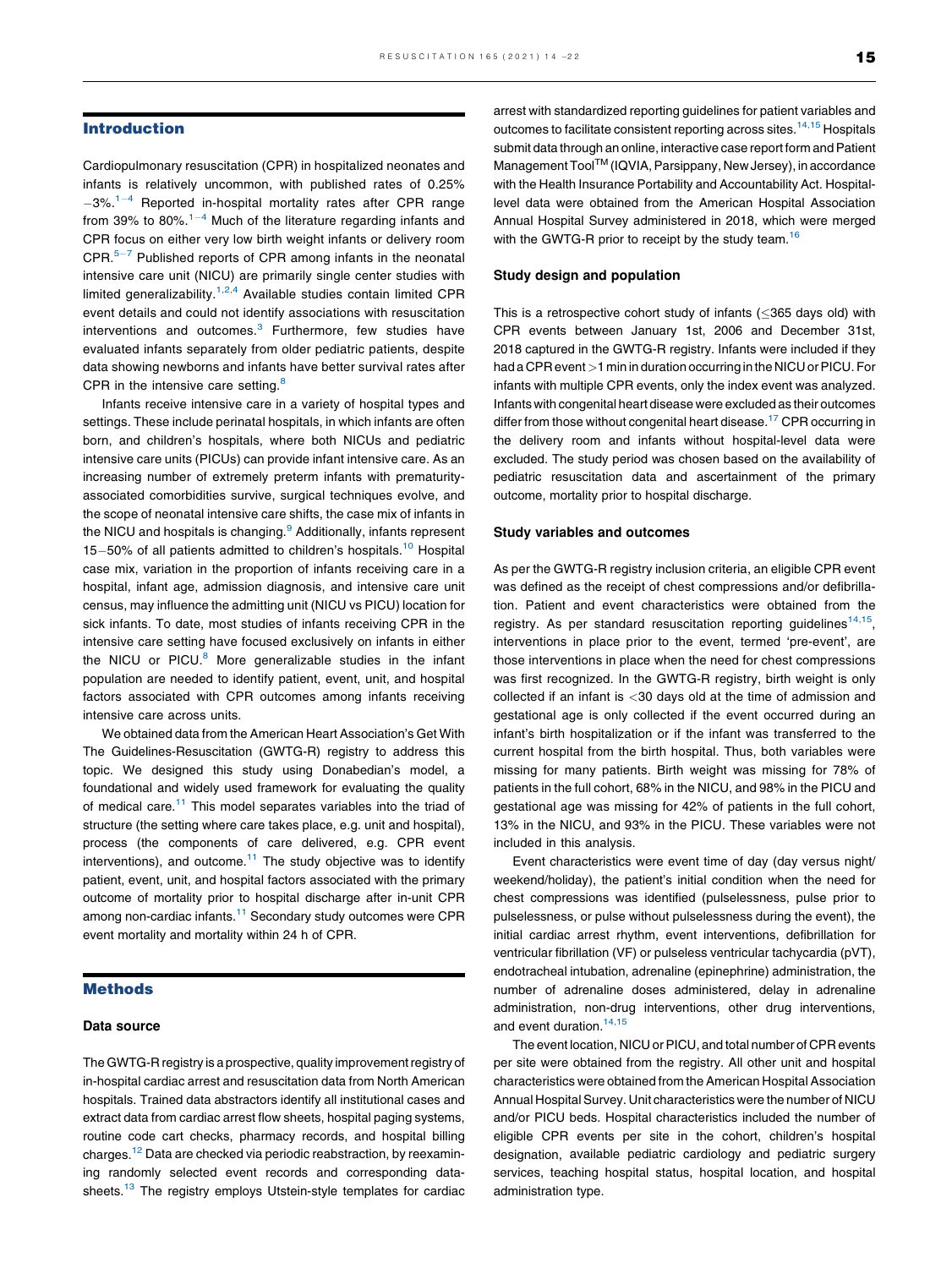<span id="page-2-0"></span>

Fig. 1 – Cohort identification.



Fig. 2 – Unadjusted death during a CPR event, within 24 h of a CPR event, and prior to hospital discharge. Abbreviations: NICU—neonatal intensive care unit, PICU—pediatric intensive care unit. "All" reflects the full cohort of infants in both the NICU and PICU.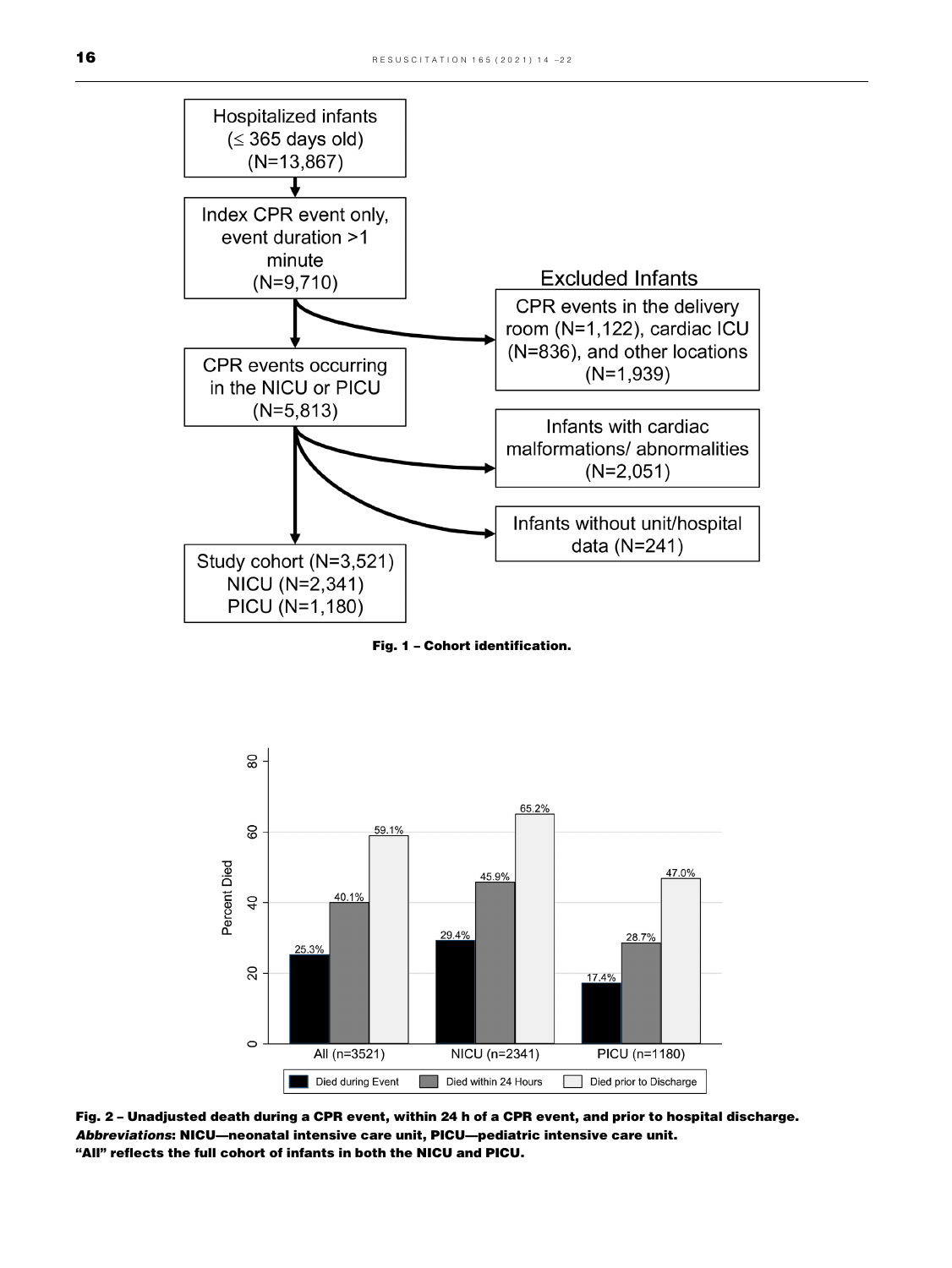<span id="page-3-0"></span>

| <b>Table 1 - Patient and event characteristics.</b>      |                       |                         |            |  |
|----------------------------------------------------------|-----------------------|-------------------------|------------|--|
|                                                          | Survived to discharge | Died prior to discharge | p-Value    |  |
|                                                          | 1441 (40.9%)          | 2080 (59.1%)            |            |  |
| Patient characteristics, n (%)                           |                       |                         |            |  |
| Male                                                     | 831 (57.7%)           | 1164 (56%)              | 0.32       |  |
| Race/ethnicity                                           |                       |                         | 0.04       |  |
| White                                                    | 545 (37.8%)           | 705 (33.9%)             |            |  |
| <b>Black</b>                                             | 446 (31%)             | 669 (32.2%)             |            |  |
| Hispanic                                                 | 237 (16.5%)           | 330 (15.9%)             |            |  |
| Other                                                    | 48 (3.3%)             | 91 (4.4%)               |            |  |
| <b>Unknown</b>                                           | 165 (11.5%)           | 285 (13.7%)             |            |  |
| <b>Congenital anomalies</b>                              | 298 (20.7%)           | 382 (18.4%)             | 0.09       |  |
| Age at event (days), mean (SD)                           | 91 (117)              | 58 (107)                | $<$ 0.0001 |  |
| Weight at event (grams), mean (SD)                       | 3852 (2820)           | 2990 (3026)             | < 0.0001   |  |
| Pre-existing condition count <sup>a</sup> , median (IQR) | $1(1-2)$              | $2(1-3)$                | $<$ 0.0001 |  |
| Interventions in place prior to the event                |                       |                         |            |  |
| Pre-event status                                         |                       |                         |            |  |
| <b>Respiratory support</b>                               |                       |                         | < 0.0001   |  |
| No pre-event respiratory support                         | 390 (27.1%)           | 204 (9.8%)              |            |  |
| Pre-event non-invasive ventilation <sup>b</sup>          | 221 (15.3%)           | 213 (10.2%)             |            |  |
| Pre-event invasive ventilation <sup>c</sup>              | 830 (57.6%)           | 1663 (80%)              |            |  |
| Pre-event vascular access                                | 1172 (81.3%)          | 1756 (84.4%)            | 0.02       |  |
| Pre-event vasoactive agent                               | 135 (9.4%)            | 805 (38.7%)             | < 0.0001   |  |
| Event year (2006-2018)                                   | <b>NA</b>             | <b>NA</b>               | $0.012^d$  |  |
| Event characteristics, n (%)                             |                       |                         |            |  |
| Event during night/weekend/holiday <sup>e</sup>          | 721 (50%)             | 1096 (52.7%)            | 0.12       |  |
| Condition best describing event                          |                       |                         | $<$ 0.0001 |  |
| Pulseless when need for CC was identified                | 277 (19.2%)           | 550 (26.4%)             |            |  |
| Pulse requiring CC, prior to pulselessness               | 151 (10.5%)           | 623 (30%)               |            |  |
| Pulse requiring CC, never pulseless                      | 1013 (70.3%)          | 907 (43.6%)             |            |  |
| Rhythm prior to chest compressions                       |                       |                         | 0.001      |  |
| Asystole                                                 | 88 (6.1%)             | 185 (8.9%)              |            |  |
| Bradycardia                                              | 1122 (77.9%)          | 1493 (71.8%)            |            |  |
| <b>PEA</b>                                               | 118 (8.2%)            | 229 (11%)               |            |  |
| VF/pVT                                                   | 18(1.3%)              | 25 (1.2%)               |            |  |
| Other                                                    | 11 $(0.8\%)$          | 18 (0.9%)               |            |  |
| <b>Unknown</b>                                           | 84 (5.8%)             | 130 (6.3%)              |            |  |
| <b>Event Interventions</b>                               |                       |                         |            |  |
| Defibrillation provided                                  | 14 $(1%)$             | 37 (1.8%)               | 0.05       |  |
| <b>Endotracheal intubation</b>                           | 683 (47.4%)           | 476 (22.9%)             | < 0.0001   |  |
| Adrenaline administered                                  | 649 (45%)             | 1738 (83.6%)            | $<$ 0.0001 |  |
| Adrenaline doses, median (range)                         | $2(1-3)$              | $3(2-5)$                | $<$ 0.0001 |  |
| Delay in adrenaline                                      | 50 (8.2%)             | 148 (9.2%)              | 0.48       |  |
| Other drug intervention <sup>9</sup>                     | 552 (38.3%)           | 1446 (69.5%)            | $<$ 0.0001 |  |
| Non-drug intervention <sup>n</sup>                       | 208 (14.4%)           | 606 (29.1%)             | $<$ 0.0001 |  |
| Event duration (minutes), median (IQR)                   | $5(2-10)$             | $13(5 - 28)$            | < 0.0001   |  |
|                                                          |                       |                         |            |  |

SD—standard deviation, IQR—interquartile range, CC—chest compressions, PEA—pulseless electrical activity, VT—ventricular tachycardia, VF—ventricular fibrillation.

a Pre-existing condition count is a cumulative count of the number of diagnoses present prior to the event. These include: acute central nervous system (CNS) nonstroke event, acute stroke, baseline depression in CNS function, congenital malformation non-cardiac, congestive heart failure (CHF) this admission, CHF prior admission, diabetes mellitus, hepatic insufficiency, hypotension/hypoperfusion, major trauma, metastatic/hematologic malignancy, metabolic/electrolyte abnormalities, myocardial ischemia/infarction (MI/I) this admission, MI/I prior to admit, pneumonia, renal insufficiency, respiratory insufficiency, septicemia.

<sup>b</sup> Non-invasive ventilation is defined by any of the following approaches to non-invasive ventilation: bag-valve-mask, mask and/or nasal continuous positive airway pressure (CPAP), mouth-to-barrier device, mouth-to-mouth, laryngeal mask airway (LMA), or other non-invasive ventilation.

Invasive ventilation is defined by any of the following interventions: an endotracheal tube, tracheostomy tube, or mechanical ventilation.

<sup>d</sup> This p-value indicates differences between the years, not a linear trend with directionality.

<sup>e</sup> Night events are those occurring between 10:59pm and 7am, weekend events occur between Friday at 10:59pm and Monday at 7am and holiday events occur on New Year's Day, Martin Luther King Day, Easter, Mother's Day, Memorial Day, Father's Day, July 4th, Labor Day, Halloween, Thanksgiving, Christmas.

 $<sup>f</sup>$  Delayed adrenaline administration defined as  $>5$  min after the beginning of the event.</sup>

<sup>g</sup> Other drug interventions: adenosine, amiodarone, atropine, sodium bicarbonate, calcium chloride/calcium gluconate, dextrose bolus, dobutamine, dopamine, continuous adrenaline, lidocaine, magnesium sulfate, noradrenaline, phenylephrine, procainamide,reversal agent, vasopressin, 'other' antiarrhythmic, and 'other' vasopressor.

h Non-drug interventions: cardiopulmonary bypass, pericardiocentesis, needle thoracostomy, chest tube insertion, paracentesis, transcutaneous pacemaker, and epicardial transvenous pacemaker.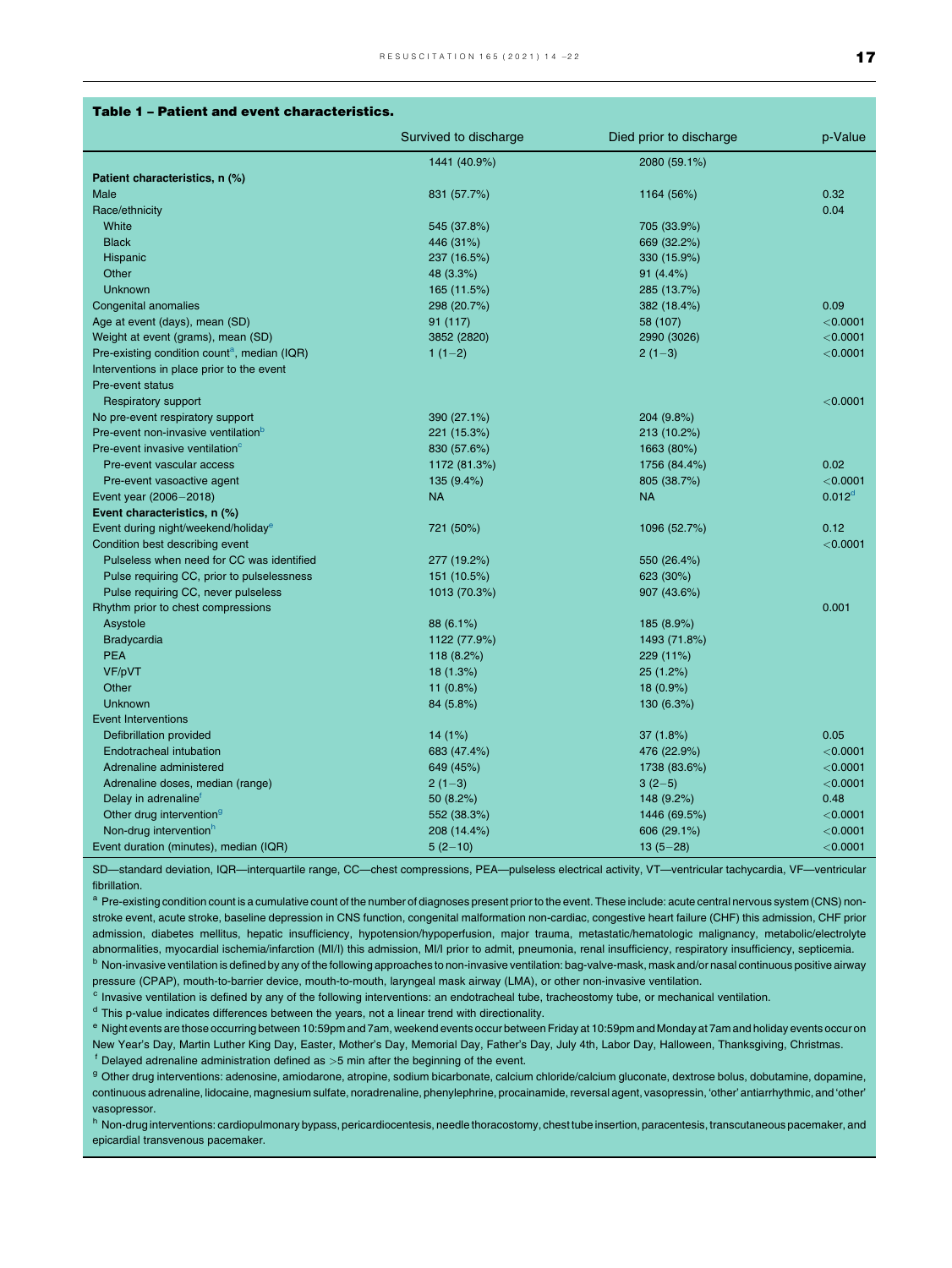<span id="page-4-0"></span>

| p-Value<br>Survived to discharge<br>Died prior to discharge<br>1441 (40.9%)<br>2080 (59.1%)<br><b>Unit characteristics</b><br>Event location<br>${<}0.0001$<br><b>NICU</b><br>815 (34.8%)<br>1526 (65.2%)<br><b>PICU</b><br>626 (53.1%)<br>554 (46.9%)<br>Number of NICU beds (for NICU events)<br>0.006<br>$\mathbf{0}$<br>$2(0.1\%)$<br>1(0.05%)<br>$1 - 20$<br>122(8.5%)<br>199 (9.6%)<br>$21 - 30$<br>308 (21.4%)<br>458 (22%)<br>227 (15.8%)<br>$31 - 40$<br>378 (18.2%)<br>$41 - 50$<br>340 (23.6%)<br>384 (18.5%)<br>$51+$<br>442 (30.7%)<br>660 (31.7%)<br>< 0.0001<br>Number of PICU beds (for PICU events)<br>$\mathbf{0}$<br>72 (5%)<br>179 (8.6%)<br>$1 - 10$<br>132 (9.2%)<br>293 (14.1%)<br>$11 - 20$<br>348 (24.2%)<br>554 (26.6%)<br>$21 - 30$<br>236 (16.4%)<br>289 (13.9%)<br>$31 - 40$<br>362 (25.1%)<br>428 (20.6%)<br>$41+$<br>291 (20.2%)<br>337 (16.2%)<br><b>Hospital characteristics</b><br>< 0.0001<br>Hospital volume of infant CPR events in the study cohort<br>$1 - 9$<br>81 (5.6%)<br>121 (5.8%)<br>$10 - 49$<br>479 (23%)<br>272 (18.9%)<br>$50 - 99$<br>322 (22.4%)<br>393 (18.9%)<br>$100 - 149$<br>189 (13.1%)<br>374 (18%)<br>$150 - 199$<br>463 (32.1%)<br>591 (28.4%)<br>>200<br>114 (7.9%)<br>122 (5.9%)<br>< 0.0001<br>696 (48.3%)<br>780 (37.5%)<br>Children's hospital<br>1689 (81.2%)<br>< 0.0001<br>Pediatric cardiology services<br>1317 (91.4%)<br>1218 (84.5%)<br>1528 (73.5%)<br>< 0.0001<br>Pediatric surgery services<br><b>Teaching hospital</b><br>0.07<br>No teaching services<br>9(0.6%)<br>30(1.4%)<br>Minor teaching <sup>a</sup><br>1580 (76%)<br>1110 (77%)<br>Major teaching <sup>b</sup><br>322 (22.4%)<br>470 (22.6%)<br><b>Hospital location</b><br>0.46<br>Metropolitan<br>1436 (99.6%)<br>2069 (99.4%)<br>Micropolitan<br>$5(0.4\%)$<br>$9(0.4\%)$<br>Unknown<br>$0(0\%)$<br>$2(0.1\%)$<br>< 0.0001<br>Hospital administration<br>Nonprofit<br>1261 (87.5%)<br>1675 (80.5%)<br>Other <sup>c</sup><br>180(12.5%)<br>405 (19.5%) | Table 2 – Unit and nospital characteristics. |  |  |  |  |
|------------------------------------------------------------------------------------------------------------------------------------------------------------------------------------------------------------------------------------------------------------------------------------------------------------------------------------------------------------------------------------------------------------------------------------------------------------------------------------------------------------------------------------------------------------------------------------------------------------------------------------------------------------------------------------------------------------------------------------------------------------------------------------------------------------------------------------------------------------------------------------------------------------------------------------------------------------------------------------------------------------------------------------------------------------------------------------------------------------------------------------------------------------------------------------------------------------------------------------------------------------------------------------------------------------------------------------------------------------------------------------------------------------------------------------------------------------------------------------------------------------------------------------------------------------------------------------------------------------------------------------------------------------------------------------------------------------------------------------------------------------------------------------------------------------------------------------------------------------------------------------------------------------------------------------------------------------------------------------------------|----------------------------------------------|--|--|--|--|
|                                                                                                                                                                                                                                                                                                                                                                                                                                                                                                                                                                                                                                                                                                                                                                                                                                                                                                                                                                                                                                                                                                                                                                                                                                                                                                                                                                                                                                                                                                                                                                                                                                                                                                                                                                                                                                                                                                                                                                                                |                                              |  |  |  |  |
|                                                                                                                                                                                                                                                                                                                                                                                                                                                                                                                                                                                                                                                                                                                                                                                                                                                                                                                                                                                                                                                                                                                                                                                                                                                                                                                                                                                                                                                                                                                                                                                                                                                                                                                                                                                                                                                                                                                                                                                                |                                              |  |  |  |  |
|                                                                                                                                                                                                                                                                                                                                                                                                                                                                                                                                                                                                                                                                                                                                                                                                                                                                                                                                                                                                                                                                                                                                                                                                                                                                                                                                                                                                                                                                                                                                                                                                                                                                                                                                                                                                                                                                                                                                                                                                |                                              |  |  |  |  |
|                                                                                                                                                                                                                                                                                                                                                                                                                                                                                                                                                                                                                                                                                                                                                                                                                                                                                                                                                                                                                                                                                                                                                                                                                                                                                                                                                                                                                                                                                                                                                                                                                                                                                                                                                                                                                                                                                                                                                                                                |                                              |  |  |  |  |
|                                                                                                                                                                                                                                                                                                                                                                                                                                                                                                                                                                                                                                                                                                                                                                                                                                                                                                                                                                                                                                                                                                                                                                                                                                                                                                                                                                                                                                                                                                                                                                                                                                                                                                                                                                                                                                                                                                                                                                                                |                                              |  |  |  |  |
|                                                                                                                                                                                                                                                                                                                                                                                                                                                                                                                                                                                                                                                                                                                                                                                                                                                                                                                                                                                                                                                                                                                                                                                                                                                                                                                                                                                                                                                                                                                                                                                                                                                                                                                                                                                                                                                                                                                                                                                                |                                              |  |  |  |  |
|                                                                                                                                                                                                                                                                                                                                                                                                                                                                                                                                                                                                                                                                                                                                                                                                                                                                                                                                                                                                                                                                                                                                                                                                                                                                                                                                                                                                                                                                                                                                                                                                                                                                                                                                                                                                                                                                                                                                                                                                |                                              |  |  |  |  |
|                                                                                                                                                                                                                                                                                                                                                                                                                                                                                                                                                                                                                                                                                                                                                                                                                                                                                                                                                                                                                                                                                                                                                                                                                                                                                                                                                                                                                                                                                                                                                                                                                                                                                                                                                                                                                                                                                                                                                                                                |                                              |  |  |  |  |
|                                                                                                                                                                                                                                                                                                                                                                                                                                                                                                                                                                                                                                                                                                                                                                                                                                                                                                                                                                                                                                                                                                                                                                                                                                                                                                                                                                                                                                                                                                                                                                                                                                                                                                                                                                                                                                                                                                                                                                                                |                                              |  |  |  |  |
|                                                                                                                                                                                                                                                                                                                                                                                                                                                                                                                                                                                                                                                                                                                                                                                                                                                                                                                                                                                                                                                                                                                                                                                                                                                                                                                                                                                                                                                                                                                                                                                                                                                                                                                                                                                                                                                                                                                                                                                                |                                              |  |  |  |  |
|                                                                                                                                                                                                                                                                                                                                                                                                                                                                                                                                                                                                                                                                                                                                                                                                                                                                                                                                                                                                                                                                                                                                                                                                                                                                                                                                                                                                                                                                                                                                                                                                                                                                                                                                                                                                                                                                                                                                                                                                |                                              |  |  |  |  |
|                                                                                                                                                                                                                                                                                                                                                                                                                                                                                                                                                                                                                                                                                                                                                                                                                                                                                                                                                                                                                                                                                                                                                                                                                                                                                                                                                                                                                                                                                                                                                                                                                                                                                                                                                                                                                                                                                                                                                                                                |                                              |  |  |  |  |
|                                                                                                                                                                                                                                                                                                                                                                                                                                                                                                                                                                                                                                                                                                                                                                                                                                                                                                                                                                                                                                                                                                                                                                                                                                                                                                                                                                                                                                                                                                                                                                                                                                                                                                                                                                                                                                                                                                                                                                                                |                                              |  |  |  |  |
|                                                                                                                                                                                                                                                                                                                                                                                                                                                                                                                                                                                                                                                                                                                                                                                                                                                                                                                                                                                                                                                                                                                                                                                                                                                                                                                                                                                                                                                                                                                                                                                                                                                                                                                                                                                                                                                                                                                                                                                                |                                              |  |  |  |  |
|                                                                                                                                                                                                                                                                                                                                                                                                                                                                                                                                                                                                                                                                                                                                                                                                                                                                                                                                                                                                                                                                                                                                                                                                                                                                                                                                                                                                                                                                                                                                                                                                                                                                                                                                                                                                                                                                                                                                                                                                |                                              |  |  |  |  |
|                                                                                                                                                                                                                                                                                                                                                                                                                                                                                                                                                                                                                                                                                                                                                                                                                                                                                                                                                                                                                                                                                                                                                                                                                                                                                                                                                                                                                                                                                                                                                                                                                                                                                                                                                                                                                                                                                                                                                                                                |                                              |  |  |  |  |
|                                                                                                                                                                                                                                                                                                                                                                                                                                                                                                                                                                                                                                                                                                                                                                                                                                                                                                                                                                                                                                                                                                                                                                                                                                                                                                                                                                                                                                                                                                                                                                                                                                                                                                                                                                                                                                                                                                                                                                                                |                                              |  |  |  |  |
|                                                                                                                                                                                                                                                                                                                                                                                                                                                                                                                                                                                                                                                                                                                                                                                                                                                                                                                                                                                                                                                                                                                                                                                                                                                                                                                                                                                                                                                                                                                                                                                                                                                                                                                                                                                                                                                                                                                                                                                                |                                              |  |  |  |  |
|                                                                                                                                                                                                                                                                                                                                                                                                                                                                                                                                                                                                                                                                                                                                                                                                                                                                                                                                                                                                                                                                                                                                                                                                                                                                                                                                                                                                                                                                                                                                                                                                                                                                                                                                                                                                                                                                                                                                                                                                |                                              |  |  |  |  |
|                                                                                                                                                                                                                                                                                                                                                                                                                                                                                                                                                                                                                                                                                                                                                                                                                                                                                                                                                                                                                                                                                                                                                                                                                                                                                                                                                                                                                                                                                                                                                                                                                                                                                                                                                                                                                                                                                                                                                                                                |                                              |  |  |  |  |
|                                                                                                                                                                                                                                                                                                                                                                                                                                                                                                                                                                                                                                                                                                                                                                                                                                                                                                                                                                                                                                                                                                                                                                                                                                                                                                                                                                                                                                                                                                                                                                                                                                                                                                                                                                                                                                                                                                                                                                                                |                                              |  |  |  |  |
|                                                                                                                                                                                                                                                                                                                                                                                                                                                                                                                                                                                                                                                                                                                                                                                                                                                                                                                                                                                                                                                                                                                                                                                                                                                                                                                                                                                                                                                                                                                                                                                                                                                                                                                                                                                                                                                                                                                                                                                                |                                              |  |  |  |  |
|                                                                                                                                                                                                                                                                                                                                                                                                                                                                                                                                                                                                                                                                                                                                                                                                                                                                                                                                                                                                                                                                                                                                                                                                                                                                                                                                                                                                                                                                                                                                                                                                                                                                                                                                                                                                                                                                                                                                                                                                |                                              |  |  |  |  |
|                                                                                                                                                                                                                                                                                                                                                                                                                                                                                                                                                                                                                                                                                                                                                                                                                                                                                                                                                                                                                                                                                                                                                                                                                                                                                                                                                                                                                                                                                                                                                                                                                                                                                                                                                                                                                                                                                                                                                                                                |                                              |  |  |  |  |
|                                                                                                                                                                                                                                                                                                                                                                                                                                                                                                                                                                                                                                                                                                                                                                                                                                                                                                                                                                                                                                                                                                                                                                                                                                                                                                                                                                                                                                                                                                                                                                                                                                                                                                                                                                                                                                                                                                                                                                                                |                                              |  |  |  |  |
|                                                                                                                                                                                                                                                                                                                                                                                                                                                                                                                                                                                                                                                                                                                                                                                                                                                                                                                                                                                                                                                                                                                                                                                                                                                                                                                                                                                                                                                                                                                                                                                                                                                                                                                                                                                                                                                                                                                                                                                                |                                              |  |  |  |  |
|                                                                                                                                                                                                                                                                                                                                                                                                                                                                                                                                                                                                                                                                                                                                                                                                                                                                                                                                                                                                                                                                                                                                                                                                                                                                                                                                                                                                                                                                                                                                                                                                                                                                                                                                                                                                                                                                                                                                                                                                |                                              |  |  |  |  |
|                                                                                                                                                                                                                                                                                                                                                                                                                                                                                                                                                                                                                                                                                                                                                                                                                                                                                                                                                                                                                                                                                                                                                                                                                                                                                                                                                                                                                                                                                                                                                                                                                                                                                                                                                                                                                                                                                                                                                                                                |                                              |  |  |  |  |
|                                                                                                                                                                                                                                                                                                                                                                                                                                                                                                                                                                                                                                                                                                                                                                                                                                                                                                                                                                                                                                                                                                                                                                                                                                                                                                                                                                                                                                                                                                                                                                                                                                                                                                                                                                                                                                                                                                                                                                                                |                                              |  |  |  |  |
|                                                                                                                                                                                                                                                                                                                                                                                                                                                                                                                                                                                                                                                                                                                                                                                                                                                                                                                                                                                                                                                                                                                                                                                                                                                                                                                                                                                                                                                                                                                                                                                                                                                                                                                                                                                                                                                                                                                                                                                                |                                              |  |  |  |  |
|                                                                                                                                                                                                                                                                                                                                                                                                                                                                                                                                                                                                                                                                                                                                                                                                                                                                                                                                                                                                                                                                                                                                                                                                                                                                                                                                                                                                                                                                                                                                                                                                                                                                                                                                                                                                                                                                                                                                                                                                |                                              |  |  |  |  |
|                                                                                                                                                                                                                                                                                                                                                                                                                                                                                                                                                                                                                                                                                                                                                                                                                                                                                                                                                                                                                                                                                                                                                                                                                                                                                                                                                                                                                                                                                                                                                                                                                                                                                                                                                                                                                                                                                                                                                                                                |                                              |  |  |  |  |
|                                                                                                                                                                                                                                                                                                                                                                                                                                                                                                                                                                                                                                                                                                                                                                                                                                                                                                                                                                                                                                                                                                                                                                                                                                                                                                                                                                                                                                                                                                                                                                                                                                                                                                                                                                                                                                                                                                                                                                                                |                                              |  |  |  |  |
|                                                                                                                                                                                                                                                                                                                                                                                                                                                                                                                                                                                                                                                                                                                                                                                                                                                                                                                                                                                                                                                                                                                                                                                                                                                                                                                                                                                                                                                                                                                                                                                                                                                                                                                                                                                                                                                                                                                                                                                                |                                              |  |  |  |  |
|                                                                                                                                                                                                                                                                                                                                                                                                                                                                                                                                                                                                                                                                                                                                                                                                                                                                                                                                                                                                                                                                                                                                                                                                                                                                                                                                                                                                                                                                                                                                                                                                                                                                                                                                                                                                                                                                                                                                                                                                |                                              |  |  |  |  |
|                                                                                                                                                                                                                                                                                                                                                                                                                                                                                                                                                                                                                                                                                                                                                                                                                                                                                                                                                                                                                                                                                                                                                                                                                                                                                                                                                                                                                                                                                                                                                                                                                                                                                                                                                                                                                                                                                                                                                                                                |                                              |  |  |  |  |
|                                                                                                                                                                                                                                                                                                                                                                                                                                                                                                                                                                                                                                                                                                                                                                                                                                                                                                                                                                                                                                                                                                                                                                                                                                                                                                                                                                                                                                                                                                                                                                                                                                                                                                                                                                                                                                                                                                                                                                                                |                                              |  |  |  |  |
|                                                                                                                                                                                                                                                                                                                                                                                                                                                                                                                                                                                                                                                                                                                                                                                                                                                                                                                                                                                                                                                                                                                                                                                                                                                                                                                                                                                                                                                                                                                                                                                                                                                                                                                                                                                                                                                                                                                                                                                                |                                              |  |  |  |  |
|                                                                                                                                                                                                                                                                                                                                                                                                                                                                                                                                                                                                                                                                                                                                                                                                                                                                                                                                                                                                                                                                                                                                                                                                                                                                                                                                                                                                                                                                                                                                                                                                                                                                                                                                                                                                                                                                                                                                                                                                |                                              |  |  |  |  |
|                                                                                                                                                                                                                                                                                                                                                                                                                                                                                                                                                                                                                                                                                                                                                                                                                                                                                                                                                                                                                                                                                                                                                                                                                                                                                                                                                                                                                                                                                                                                                                                                                                                                                                                                                                                                                                                                                                                                                                                                |                                              |  |  |  |  |
|                                                                                                                                                                                                                                                                                                                                                                                                                                                                                                                                                                                                                                                                                                                                                                                                                                                                                                                                                                                                                                                                                                                                                                                                                                                                                                                                                                                                                                                                                                                                                                                                                                                                                                                                                                                                                                                                                                                                                                                                |                                              |  |  |  |  |
|                                                                                                                                                                                                                                                                                                                                                                                                                                                                                                                                                                                                                                                                                                                                                                                                                                                                                                                                                                                                                                                                                                                                                                                                                                                                                                                                                                                                                                                                                                                                                                                                                                                                                                                                                                                                                                                                                                                                                                                                |                                              |  |  |  |  |

#### Table 2 – Unit and hospital characteristics.

Abbreviations: NICU—neonatal intensive care unit, PICU—pediatric intensive care unit, CPR—cardiopulmonary resuscitation.

<sup>a</sup> Per the American Hospital Association, minor teaching hospitals are those that meet any one or more of the following designations (1) one or more Accreditation Council for Graduate Medical Education accredited programs, (2) a medical school affiliation reported to the American Medical Association, (3) an internship approved by the American Osteopathic Association, or (4) a residency approved by the American Osteopathic Association.

<sup>b</sup> Per the American Hospital Association, major teaching hospitals are members of the Council of Teaching Hospitals (COTH) of the Association of American Medical Colleges.

 $\textdegree$  Other = government, private, or missing administration status.

The primary study outcome was mortality prior to hospital discharge. Secondary outcomes included mortality during the CPR event and mortality within 24 h of the event.

#### Data analysis

Using SAS version 9.4 (Cary, NC) and Stata version 15 (College Station, TX), baseline characteristics of infants who did and did not die prior to hospital discharge were compared using Chi-Square and Wilcoxon Rank Sum tests. For analytic purposes, an unknown category for race/ethnicity and the initial cardiac arrest rhythm were used to facilitate complete case analysis. Multivariable logistic regression models examined factors associated with death prior to discharge. Model covariates included those identified a priori based on previously reported associations with adverse outcomes (sex, 18 congenital anomalies,<sup>[19](#page-8-0)</sup> and time of event)<sup>20,21</sup> and [those](#page-8-0) that were statistically imbalanced in univariate analysis ( $p < 0.05$ ). The treatment hospital was included as a random effect (intercept) to account for unmeasured hospital factors. The same model was used to evaluate associations with secondary outcomes.

The univariate and multivariate analyses were completed for the entire cohort and pre-specified, subgroup analyses by event location,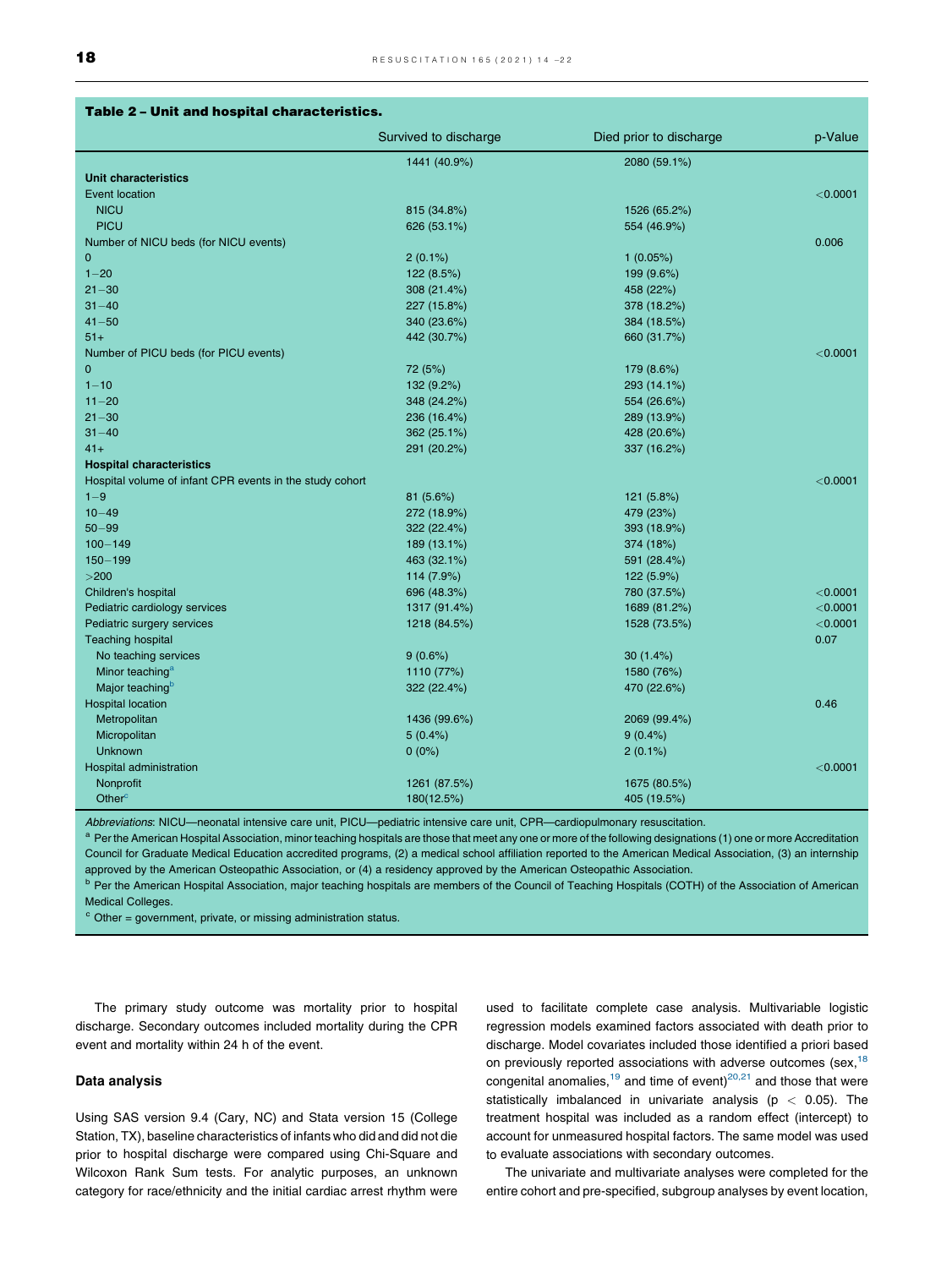<span id="page-5-0"></span>NICU or PICU. This analysis was completed given the potential for unit-level variation in the approach to CPR (e.g., neonatal resuscitation program (NRP) and/or pediatric advanced life support (PALS) algorithms). To explore if the presence of either a NICU or PICU or both a NICU and PICU in the treatment hospital contributes to associations between unit type and outcomes, we conducted a sensitivity analysis including only hospitals reporting events in both unit types.

#### Results

There were 3521 infants from 128 sites reporting events in both the NICU and PICU ( $n = 68$ ), NICU only ( $n = 37$ ), or PICU only ( $n = 23$ ). Among the study cohort,  $66\%$  (n = 2341) of infants had a CPR event in the NICU and 34% ( $n = 1180$ ) of infants were in the PICU ([Fig.](#page-2-0) 1). Of these, 59% (n = 2080) died priorto discharge, with 65% of infants in the





"All" reflects the full cohort of infants in both the NICU and PICU.

Event duration (in minutes) was associated with mortality prior to hospital discharge, though figure scale did not adequately represent the difference. All: adjusted odds ratio (aOR) 1.01, 95% confidence interval (CI) 1.002-1.017; NICU: aOR 1.014, 95% CI 1.004-1.024; PICU aOR 1.009, 95% CI 0.998, 1.02.

Multivariate model variables: Patient variables: Event year, sex $^*$ , race/ethnicity, congenital anomalies $^*$ , age at time of event, weight at time of event, pre-event invasive ventilation, pre-event vascular access, pre-event vasoactive agent; Event variables: Event occurred during the night/weekend/holiday<sup>#</sup>, condition best describing event, rhythm prior to chest compressions, endotracheal intubation/tracheotomy during the event, the number of adrenaline doses administered during the event, non-drug interventions during the event, other drug (non-adrenaline boluses) during the event, event duration; Unit/Hospital variables: event location, number of NICU beds, number of PICU beds, number of events per year, children's hospital, presence of pediatric cardiology services, presence of pediatric surgery services, teaching hospital, hospital administration. <sup>#</sup>Variables included based on previous literature that were not significant in the univariate analysis.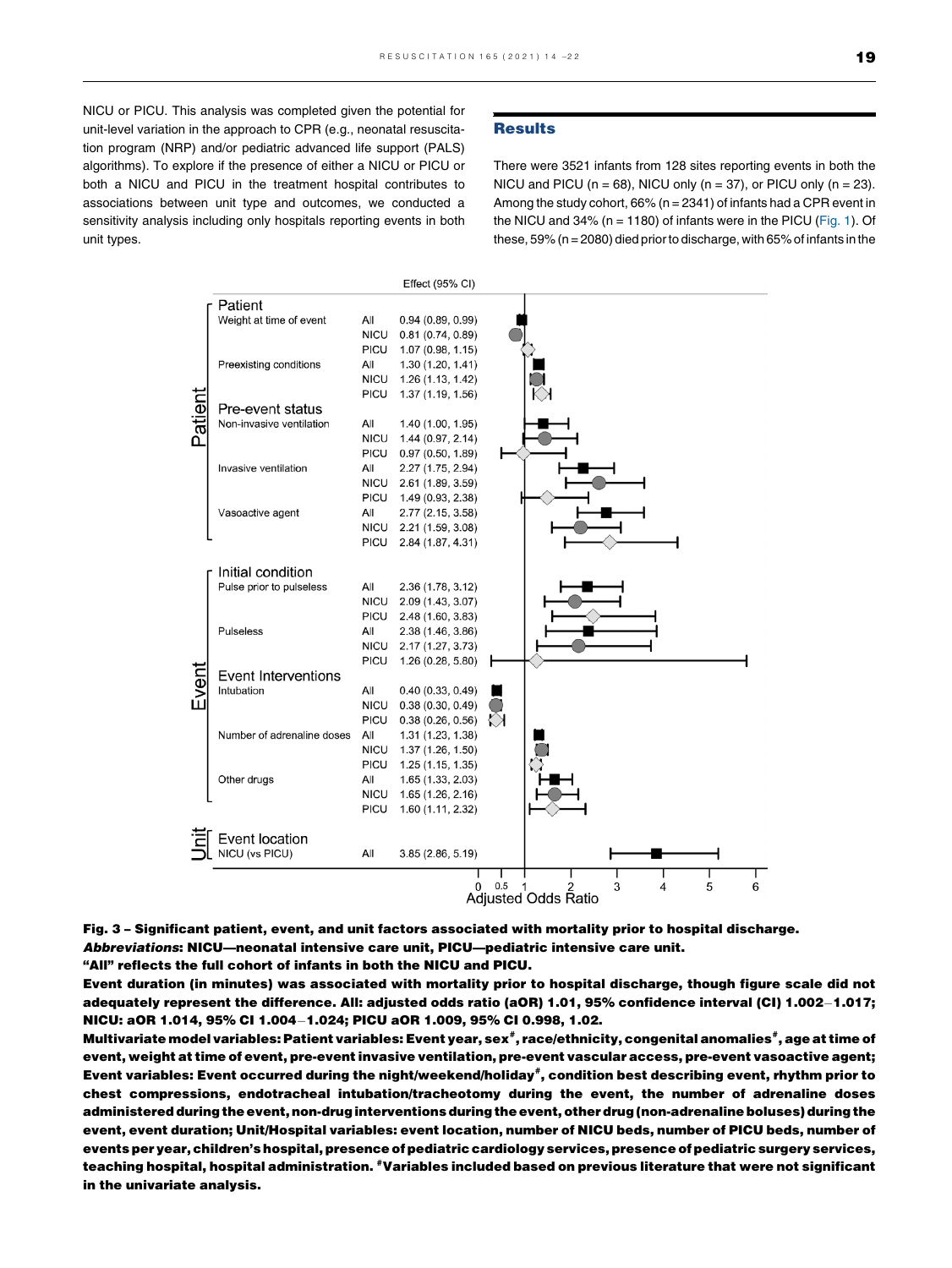NICU and 47% of infants in the PICU dying prior to discharge. Unadjusted mortality rates during the CPR event, within 24 h of the event, and prior to discharge were higher in the NICU than the PICU ([Fig.](#page-2-0) 2).

In univariate analysis, patient and event characteristics differed between infants who did and did not die prior to discharge ([Table](#page-3-0) 1). For example, infants who survived to discharge were older and weighed more at the time of the CPR event, had an initial bradycardic rhythm prior to compressions, and a shorter event duration. When stratified by unit, statistical differences in race/ethnicity, age and weight at time of the event persisted in the NICU, but not the PICU (Supplemental Tables 1 and 2). Unit and hospital characteristics associated with death before discharge also differed [\(Table](#page-4-0) 2). Hospital characteristics including available pediatric cardiology and pediatric surgery services, children's hospital designation, and hospital administration type differed between infants who did and did not die prior to discharge in the NICU (Supplemental Table 3), while only the presence of pediatric cardiology services differed in the PICU (Supplemental Table 4).

The multivariable regression analysis revealed patient, event, and unit factors independently associated with mortality prior to discharge ([Fig.](#page-5-0) 3). The factor most strongly associated with mortality prior to discharge was event location; infants who received CPR in the NICU had nearly four-fold higher odds of death (adjusted odds ratio (aOR): 3.85, 95% confidence interval (CI) 2.86-5.19) compared to infants in the PICU. The patient variable most strongly associated with inhospital mortality was the presence of a vasoactive agent prior to CPR (aOR:  $2.77$ ,  $95\%$  CI  $2.15-3.58$ ), and the most strongly associated event variable was a patient whose initial event condition was pulselessness (aOR:  $2.38$ ,  $95\%$  Cl  $1.46-3.86$ ). The factor most strongly associated with a decreased odds of in-hospital mortality was

endotracheal intubation (insertion or reinsertion) during CPR (aOR:  $0.40, 95\%$  CI  $0.33 - 0.49$ ).

The multivariate analysis of CPR event mortality and mortality within 24 h of the event revealed similar patterns. Factors suggesting increased illness acuity and CPR events with administration of multiple doses of adrenaline or other agents were independently associated with higher odds of event mortality (Fig. 4). The relative magnitude of the association between event location, NICU versus PICU, and event and 24-h mortality remained. Supplemental Tables 5 and 6 show unit stratified analyses of secondary outcomes.

The sensitivity analysis results were similar to the primary analysis demonstrating increased odds of mortality before discharge following CPR in the NICU compared to the PICU (aOR:  $3.92, 95\%$  CI  $2.9-5.3$ ).

#### **Discussion**

This study illustrates high mortality rates among infants who receive CPR in the NICU or PICU and identifies patient, event, and unit factors associated with in-hospital mortality. Factors indicating higher patient acuity, events with pulselessness, and more drug administration were associated with increased mortality. Our analysis revealed strong associations between the event location, NICU versus PICU, and all mortality outcomes. To our knowledge, this is the first multisite study to identify differences in CPR risk factors and mortality by event location among infants.

Following the Donabedian framework, we identified factors at the patient, event (process) and unit (structure) level associated with inhospital mortality.<sup>11</sup> Patient variables which reflect higher acuity illness and administration of more adrenaline or other medications were associated with in-hospital mortality, regardless of event





Abbreviations: CPR-cardiopulmonary resuscitation, NICU—neonatal intensive care unit, PICU—pediatric intensive care unit, PVT—ventricular tachycardia, PVF—ventricular fibrillation.

Event duration (in minutes) was associated with event mortality (adjusted odds ratio (aOR) 1.03, 95% confidence interval (CI) 1.02-1.04) and mortality with 24 h of a CPR event adjusted odds ratio ((aOR) 1.016, 95% confidence interval (CI) 1.009-1.023), though figure scale did not adequately represent the difference.

The hospital variable, registry event volume was significant. Compared to 200-300 events in the registry lower volume, aside from 10 to 49 events was associated with a lower odds of event mortality. Though this is not necessarily reflective of hospital volume and thus was not included in the figure.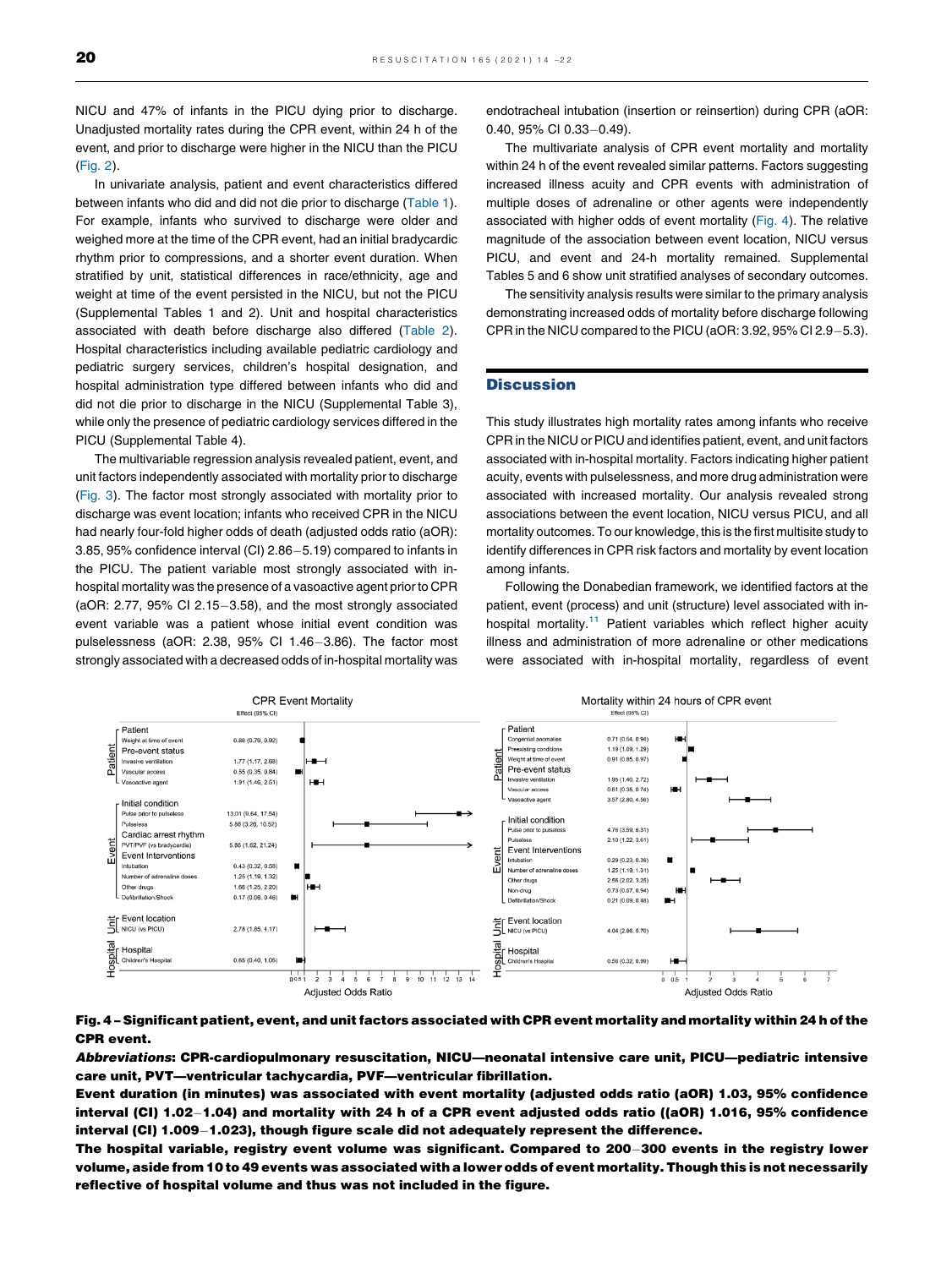location. The patient variable of weight at time of the event and associations with mortality differed by unit. In the NICU, infants who survived weighed more at the time of the event and in the multivariable models increased weight was associated with decreased odds of mortality at all time points. Conversely, in the PICU, infants who survived to discharge weighed more at the time of the event and there were no associations between weight and mortality. Although age at the time of the event was not associated with any outcomes, it is plausible the association detected in the NICU reflects infants who are smaller and physiologically immature.

Pulselessness at any point was associated with mortality in the whole cohort and NICU, but not in the PICU. Although an adjusted analysis, this finding may be influenced by the larger percentage of infants who were never pulseless and survived to discharge in the NICU (81%) versus the PICU (56%) as well as differences in underlying disease processes. This finding is similar to a pediatric study, which included infants, showing children who presented with or progressed to pulselessness had significantly higher rates of in-hospital mortality than those who maintain a pulse during CPR.<sup>[22](#page-8-0)</sup> There are published differences between cardiac arrest rhythms, including asystole, PEA, pVT/VF, and outcomes.<sup>13,23</sup> [Although](#page-8-0) there were detectable associations between cardiac arrest rhythms and event mortality in our analysis, they did not persist to discharge. Consistent with prior work, lack of or loss of a pulse despite CPR interventions is a key prognostic factor among infants after a CPR event.

Endotracheal intubation during CPR was associated with decreased odds of mortality at all time points in both units. This reflects initial insertion or reinsertion of an endotracheal airway after adjusting for receipt of invasive ventilation prior to the event. This finding differs from previous pediatric studies, which reported either no association with mortality among patients in the intensive care unit or an increased risk of mortality in hospitalized patients intubated during CPR.<sup>24,25</sup> Rates of respiratory [insufficiency](#page-8-0) among neonates  $\left($  < 1 month) and infants (1 month to  $<$  1 year) who arrest in the PICU are 50% and 71%, respectively. $8$  Our data suggest that infants who are intubated during CPR, which may indicate an underlying respiratory aetiology, have a lower risk of mortality than arrests that are not preceded by respiratory compromise, though this relationship remains unclear. Alternatively, patients who were intubated during CPR may primarily represent infants who were not previously receiving invasive ventilation, though we adjusted for this in our analysis.

We found marked differences in outcomes following CPR in the NICU versus the PICU. This association was present for all mortality outcomes and persisted in our sensitivity analysis. There are many potential explanations for this finding. Although we adjusted for age and weight at time of the event, which may reflect prematurity, we were unable to account for gestational age and birth weight in our models as they are not collected for all infants in the GWTG-R registry. Resuscitation processes, such as the approach to CPR and use of NRP and/or PALS algorithms, likely differ between units and may contribute to outcome differences between units. Another potential contribution is variation within unit type. The American Academy of Pediatrics classifies four levels of NICU care, ranging from basic (level I), to complex subspecialty care (level IV) and two levels of PICU care, with the most comprehensive care provided in level I PICUs.<sup>26,27</sup> The wider [spectrum](#page-8-0) of NICU levels of care may result in greater variation in patient case mix that was not accounted for in our models. In this study, infants who received CPR in a NICU

with a children's hospital designation (typically higher level NICUs) experienced lower odds of death during the event or within 24 h. Additionally, in hospitals with a NICU and PICU there may be variation in practices and policies for admitting infants who require intensive care. Furthermore, the approach to end-of-life decisions in the NICU and PICU may influence in-hospital mortality. Experiencing a CPR event may alter a patient's course and a shift towards palliation. A single center study comparing end-of-life decisions in pediatric deaths, including those in the NICU and PICU, found that withdrawal of life-sustaining treatment in stable patients was more frequent in the NICU (56%) compared to the PICU (16%).<sup>[28](#page-8-0)</sup> Differences in underlying disease processes in these two units, such as prematurity versus a terminal illness, or philosophies surrounding end-of-life care may contribute to mortality differences.

Findings from this study have a variety of potential implications and associated hypotheses for clinicians and resuscitation scientists to consider. This study illustrates heterogeneity in the infant population and suggests that infancy is not a linear continuum forinfants receiving intensive care. These data also highlight the need to further explore, in clinical care and research, differences in unit-level processes and approaches to resuscitation management. For example, future work examining the application of NRP and/or PALS for hospitalized infants may be valuable to clinicians and resuscitation councils.

#### Limitations and strengths

One important study limitation was the inability to adjust for gestational age and birthweight. While these variables are routinely collected in NICU-centric registries, they are less standard in pediatric datasets including the GWTG-R registry. Our analyses adjusted for hospital factors using a random effect to account for unmeasured hospital-level factors, though this may have blunted our ability to detect variation in measured hospital factors. The conditions prompting initiation of CPR varied, for example, maintaining a pulse in the setting of bradycardia versus initial pulselessness. Although we adjusted for the initial condition and rhythm in our analysis, the wide variation in these patient characteristics suggests other unmeasured confounders may have influenced outcomes. The secondary outcome analysis was hypothesis-generating as we did not adjust for multiple comparisons. Finally, because this study utilized a registry, we could not determine the incidence of CPR or identify variables that differentiate infants who are more likely to experience a CPR event.

Study strengths include the large, contemporary, multicenter cohort of CPR events captured in hospitalized infants, a population that has not been studied as a whole. Additionally, the granular data regarding the patient, event, unit, and hospital factors are a strength and highlight associations with the patient's pre-event status, event interventions, and event location on outcomes. These findings provide new insights for future studies surrounding the optimization of CPR management.

#### Conclusion

Infants who receive in-unit CPR are at high risk of in-hospital mortality; this risk is strongly associated with indicators of illness acuity and event medication administration. Mortality outcomes following CPR differ between the NICU and PICU at all timepoints assessed. Further study is needed to clarify how unit level differences between patients, CPR management, and processes contribute to these findings.